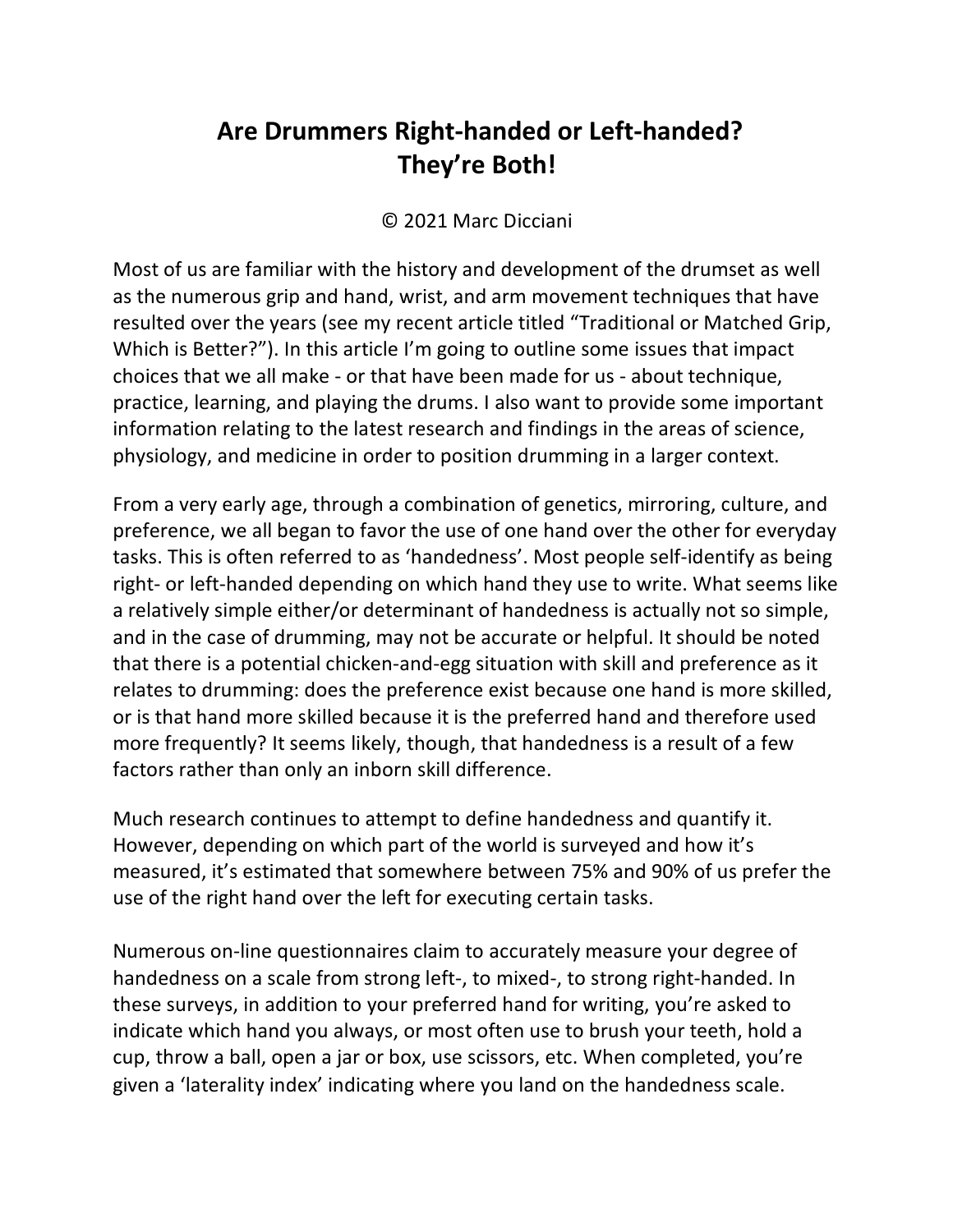Although it might be interesting to discover your 'score', it really should make no difference to how you learn, practice, play, and set-up the drums. A drumset is not a right or left-handed instrument, and it's best to approach it as a two-handed one where both hands are coordinated, and work together and in tandem with the right and left foot.

Yes, we may feel more comfortable using one of our hands to write, draw, and use a spoon, but when we play drums we need both of our hands to be equally skilled and coordinated to satisfy the musical demands for fast, precise, and uncoupled movements. The same is true for timpanists, vibraphonists, congueros, pianists, guitarists, and violinists, as well as surgeons, airline pilots, and athletes. This also applies to us in our everyday lives – we need both hands working together to drive a car, use a computer, eat, etc.

The hands are our primary means of motor interaction with the environment. Their neural organization is fundamentally asymmetric, meaning both sides of the body work together and can perform separate tasks simultaneously. In playing the drums, as with most musical instruments, we are heavily reliant on the development of motor skills and neural pathways in order to physically play. The notion of independence, interdependence, and simply playing single strokes are examples of this asymmetry.

This also applies to the use of our feet. Whether we're playing rhythmic independence with the left foot on the high hat, clavé rhythms with our left foot using a bracket and a cow bell, or right and left foot double-bass drum patterns, we benefit by having both feet equally developed physiologically and neurologically, and perfectly coordinated with our hands.

We train our fingers, hands, and arms to work with our brains and nervous systems to enable us to achieve a virtuosic level of control and fluency. The incredible physical dexterity, articulation, and timing that musicians are able to exact is aided, in part, by mechanoreceptors - neuroscientists' term for sense organs. The highest concentration of these sense organs are in our hands and fingers, clearly essential to drumming. Equally important to this discussion, this tactile acuity is the same in both hands.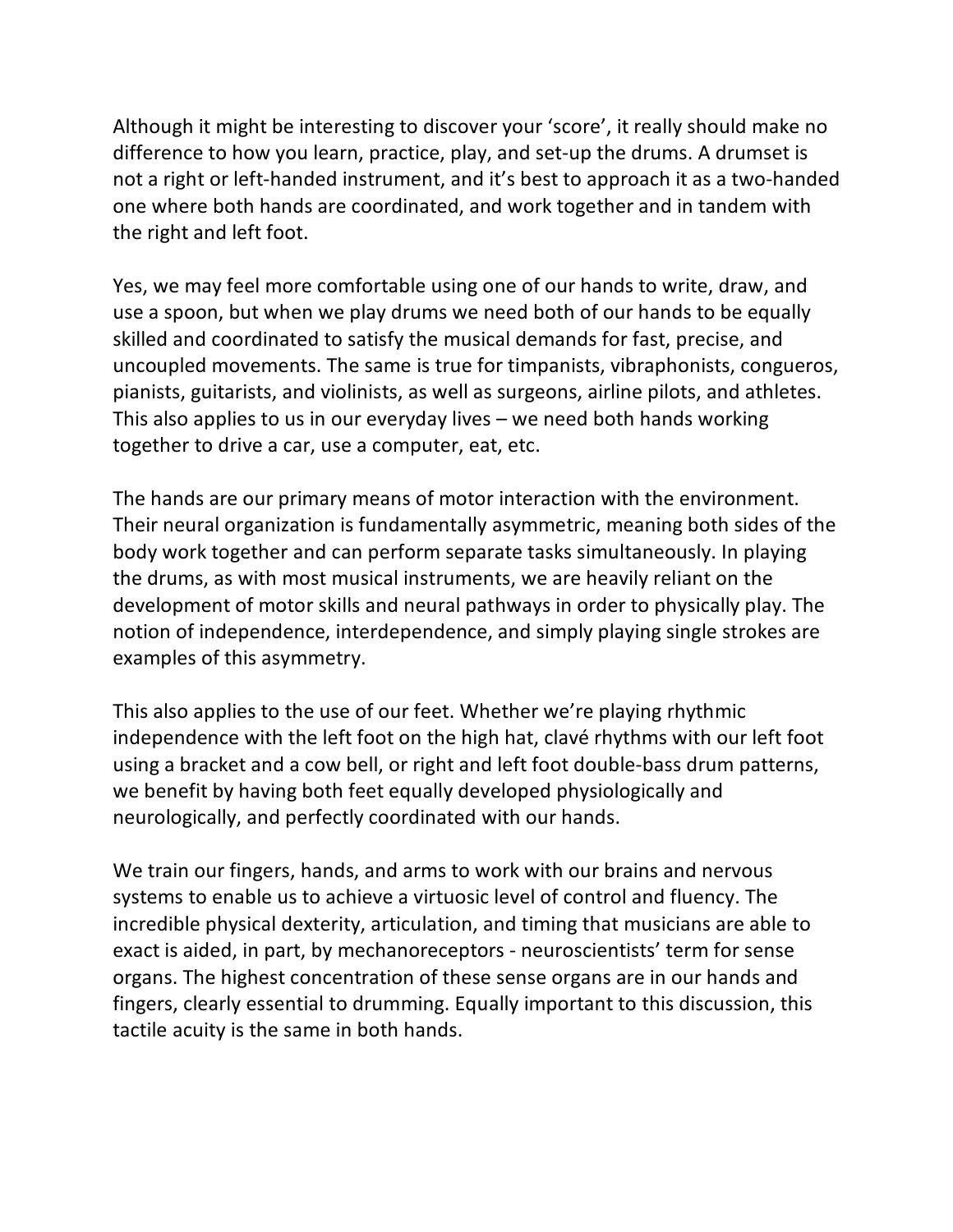The high concentration of these sensory receptors is what enables violinists, for example, to play the correct notes, in tune, with their left hand on a very small fretless fingerboard, accurately at breathtaking speed. This is no small feat considering that the vast majority of them are 'right-handed' and they've learned to do this with their non-dominant (weak) hand.

According to Dr. Molly Gebrian, Professor, researcher, and musician at the University of Arizona... "All bowed string players (unless they have a severe abnormality on one side of their body) learn to play with the left hand fingering the instrument and the right arm in charge of bowing. It's irrelevant whether the student is right or left-handed. This is because the brain is highly plastic (changeable) and both the motor cortex (which controls voluntary movement) and the somatosensory cortex (which controls the perception of sensation from the body) change in response to how we use our bodies. In the brains of string players, for instance, the parts of the motor and somatosensory cortices that control the left-hand fingers are significantly bigger than the parts that control the right-hand fingers. This is true whether someone is right or left-handed and it has developed in response to training. These areas are also bigger than in nonmusicians."

Often, we drummers refer to the dominant hand as our 'strong' hand and our non-dominant as 'weak'. These designations are most likely faulty. As evidence, you need only watch skilled drummers play and, regardless of the grip or stick technique they use, or how they set up their instrument, try to determine their 'strong' and 'weak' hand. Even more illustrative of the difficulty of this task, try asking a non-drummer to make this distinction.

The degree of handedness (dominant vs. non-dominant) as it affects drumming is greatly altered through practice and training, and its neural basis changes over time. This means that how and what we do, and how we practice and play our instruments, produces dynamic changes to the cortex of the brain. Our brains and nervous systems adjust as a result of input (practice). Dr. Gebrian referred to the brain as being 'plastic', and according to neuroscientist Dr. Andrew Huberman neuroplasticity is the brain's ability to modify, change, and adapt both structure and function throughout life and in response to intense experience, learning, and training.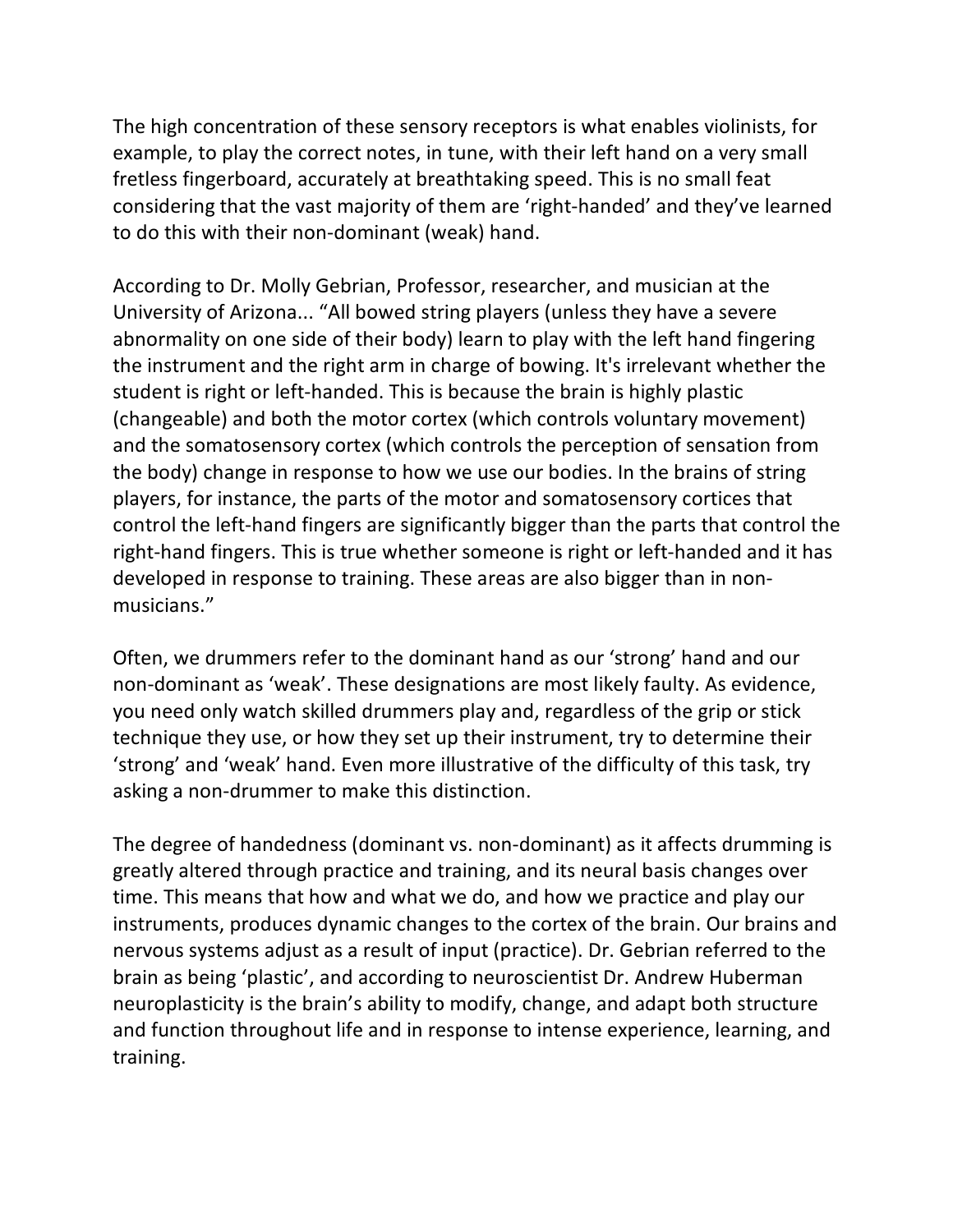Due to preference and more frequent use of the dominant hand over the nondominant hand in everyday life, the non-dominant hand may be slightly weaker and less skilled when we first begin to play the drums. However, it catches up very quickly and has the potential to become perfectly coordinated with, and equal to the dominant hand/arm through correct practice. For instance, when we first start to work on alternating singles, our dominant hand has better control and more strength. But, over time, the singles begin to even out. Eventually, and when practiced correctly, there is no discernable difference between the mobility of the hands, evenness of strokes, and the sound produced. Again, our brain and body respond and change according to input and practice.

Here's another example: if we've been playing a certain rhythm with our right hand for a number of years (let's say, the jazz ride cymbal pattern), and then we try to play the same rhythm with our left hand, we notice that it feels uncomfortable. This is not because our right hand has more innate fine motor control; it's because our sensorimotor systems and brains have developed that skill in a nuanced way through lots of playing. In fact, if you watch experienced jazz drummers playing jazz time on the ride with the 'dominant' RH, you'll notice that the 'non-dominant' LH is playing intricate, continuously changing, shaded rhythms on the snare, toms, etc., often executing more difficult and precise work than the 'strong' hand.

Ironically, if we consider handedness as an important issue in how we approach playing, we actually may be able to progress faster by reversing the roles of our hands. In other words, the more dynamic, changing, nuanced rhythmic elements could, perhaps be more quickly learned and played by the dominant RH, while using the non-dominant LH for the less-changing, less-active elements (jazz time, straight 8ths, etc).

Consider this: let's say we're 'right-handed' and playing a funk pattern. The right hand plays  $8<sup>th</sup>$  notes on the high hat or ride cymbal and the left hand plays 2 & 4 along with some ghost notes on the snare. If we try the same pattern but switch the rhythmic roles to the opposite hand, we'll notice that our right hand does not have the same degree of control of those ghost notes as our left hand. In addition, the left (non-dominant) hand feels awkward even though it may be playing straight 8th notes. If our dominant hand holds all of the fine motor skills this switch should present no problem. So why does it not sound or feel as good?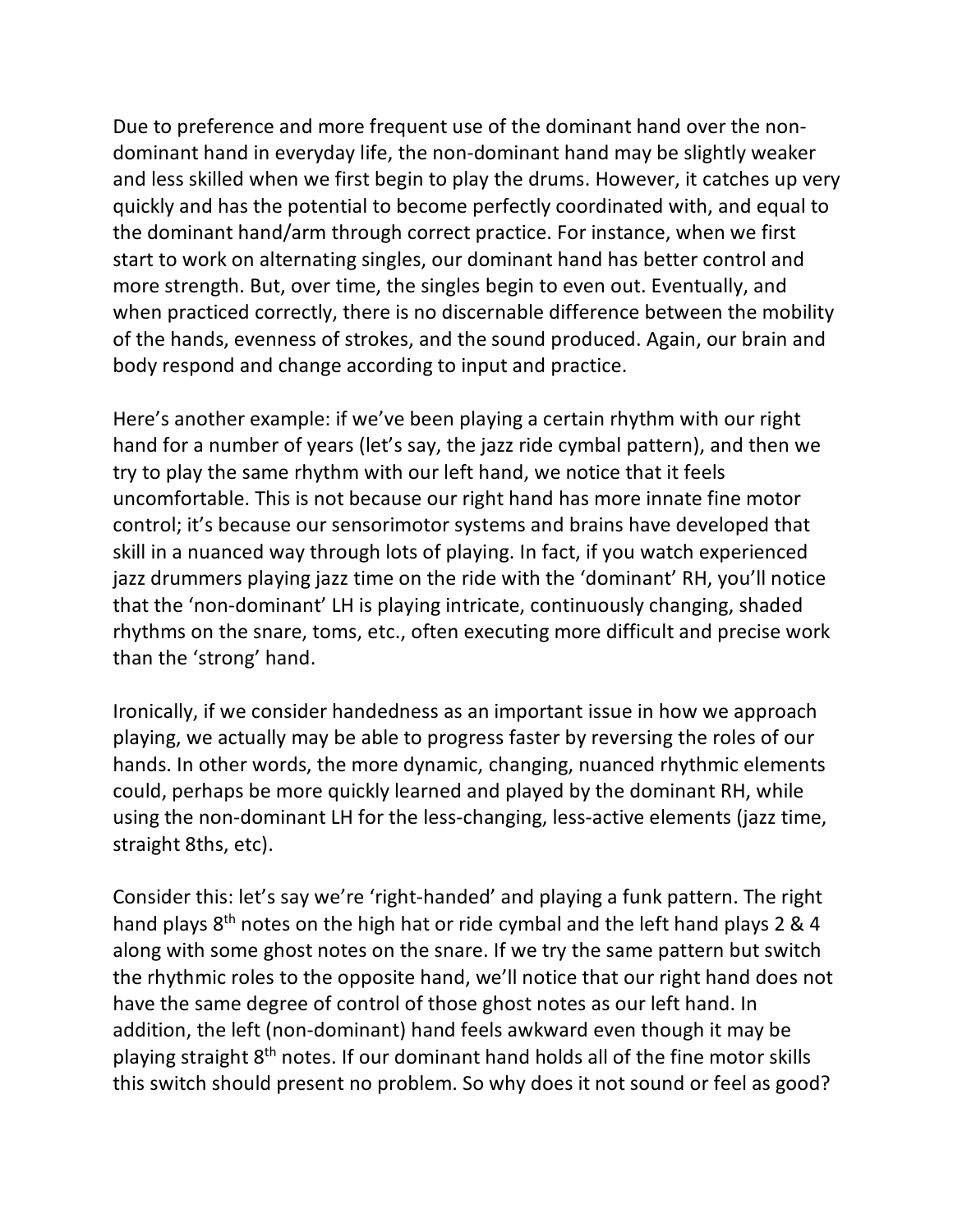Simply, our brain responds to input, and the techniques we've used to play that pattern through years of repetition are deeply ingrained in our sensorimotor systems.

Of course, we could re-learn that pattern by switching hands, but what would be the point of doing that? That neural memory has developed in us through time and practice, so the benefits of changing course are, debatably, slim to none.

The bottom line here is that our hands become very skilled through consistent practice because our brains respond to input. For the most part, we are visual learners. Seeing primes the body for doing, which is one reason so many beginners, and even non-drummers, assume that crossing the RH over the LH to play on the high hat is the correct way. Although we've adapted and made that work, it is neither correct nor incorrect, but rather just one way to play.

We all know that many techniques drummers use and have used over the years have been handed down over many decades. (Look for a future article titled "The Tyranny of Tradition"). Some of these techniques are typically not the result of research into how our bodies actually move and how our brains and nervous systems work. Most of us have learned through observing, or being told, that if we're 'right-handed', that's the hand that should be playing on the high hat by crossing over the left hand playing on the snare. Many of us have done this without question for decades, thereby creating a few unnecessary challenges for ourselves by believing that this cross-handed method of playing is the 'correct way' instead of it being 'one way' to play. If we've been crossing the right hand over the left to play on the high hat we should continue to do that. If we don't encounter problems and if we feel comfortable and uncompromised playing that way, there is no need to change. However, if we want to experiment with some new patterns playing open-handed with the left hand on the high hat (or any sound on the left side of the kit) while moving the right hand freely around the right side of the kit, then we should practice and develop them that way. Whichever technique we decide to use (crossed or open-handed), it should be determined by how and what we want to play and not because we think that we're right or left handed.

A related issue is the unsubstantiated idea that a drum kit should be set up differently for a 'left-handed' person. If you've set up this way for your entire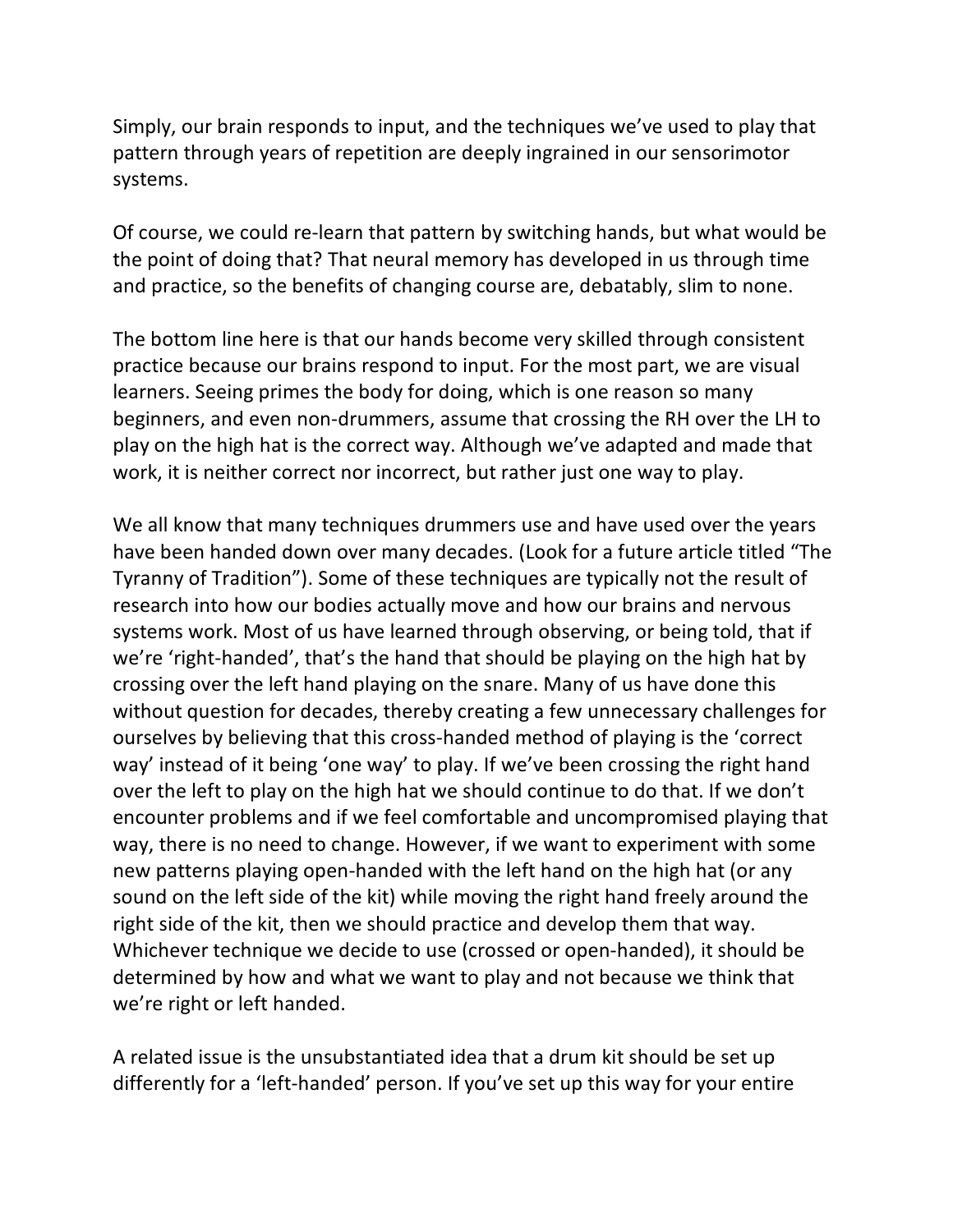career, then keep playing that way. However, beginners should not arrange a drum kit differently on the basis of perceived hand dominance. Pianos, vibraphones, timpani, saxophones, violins, etc. are not designed differently for 'righties' and 'lefties' - they don't need to be, nor does a drum kit. Adapting, adjusting, learning, and becoming expert is within everyone's ability regardless of which hand you write your name with. Renowned vibraphonist Tony Micelli states that whether playing with two or four mallets, "our hands assume roles because of the layout of the instrument, it doesn't matter if we think we're right- or lefthanded, our hands must be equally skilled."

Eight-time Grammy nominee as a leader, famed Latin and Jazz drummer, percussionist Bobby Sanabria states that "...regardless of which hand might be your dominant hand, to play drums, congas, timbales, bongos, vibes, marimba, timpani, any type of percussion at a high level, you can't have a weak hand. You need to have them both functioning pretty much evenly. And if you're talking specifically about the drumset? That means your feet as well. With that in mind, a good piece of advice, and I'm serious, 'learn how to dance."

Don Liuzzi, principal timpanist with the Philadelphia Orchestra, considers the timpani to be a 2-handed instrument that requires both hands to be highly skilled. He is a right-handed person who has trained his left hand to do more work, in part by using the American system with the low drum on left side thereby forcing the left hand to play stronger on the low drum. He also encourages his students to practice at the drumset placing the ride cymbal on left side and practicing "riding" with the left hand, developing better dexterity. Due to an injury, Don had to quickly incorporate an amended technical grip for a few months, likely creating a new neural pathway. It is a grip he still occasionally uses, enabling him to continue to perform at a high level.

Personally, I have 40+ years of playing the high hat mostly with my right hand, and it could take years for me to develop the same feel and comfort by switching. However, I do practice new rhythmic patterns and even some common grooves open-handed if this allows my right hand to move more freely around the drums. There are no physiological or neurological reasons stopping or inhibiting us from trying new techniques. I heard a famous drummer during a clinic say that he tried playing something open-handed but it just didn't feel good. Of course it won't! Suddenly reversing the way you've been playing for years will not feel good.